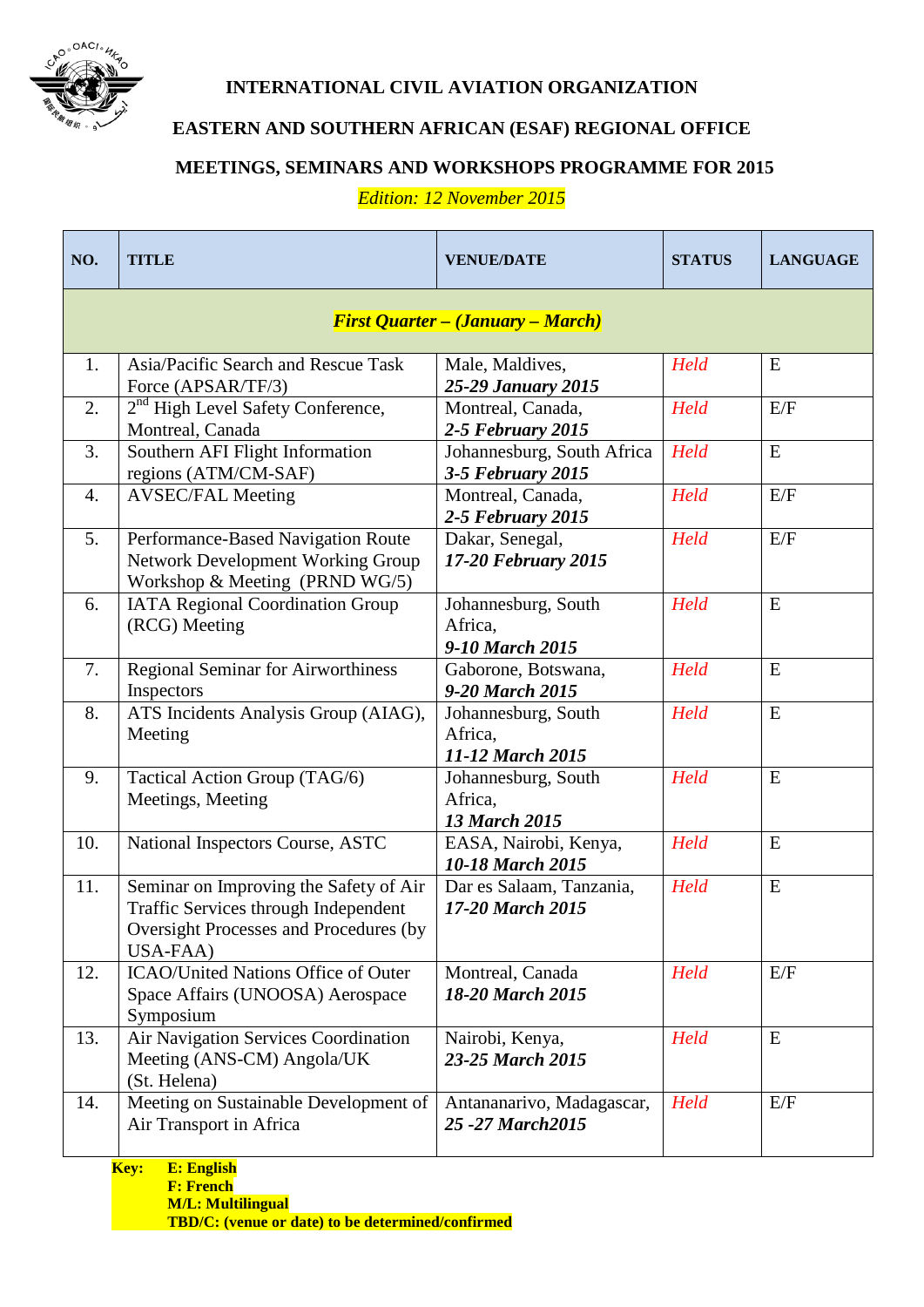| NO. | <b>TITLE</b>                                                                                                                                         | <b>VENUE/DATE</b>                                             | <b>STATUS</b> | <b>LANGUAGE</b> |
|-----|------------------------------------------------------------------------------------------------------------------------------------------------------|---------------------------------------------------------------|---------------|-----------------|
| 15. | <b>AVSEC/FAL Technical Committee</b><br>Meeting                                                                                                      | Nairobi, Kenya,<br>24-26 March 2015                           | Held          | E/F             |
| 16. | <b>SADC VAST Supervisory Committee</b><br>Meeting                                                                                                    | Windhoek, Namibia,<br>23-25 March 2015                        | Held          | ${\bf E}$       |
|     |                                                                                                                                                      | <b>Second Quarter – (April – June)</b>                        |               |                 |
| 17. | Africa/Middle East/Russia/Central Asia<br>(by USA-FAA)                                                                                               | <b>FAAflightstandards-</b><br><b>AMERCA</b><br>7-9 April 2015 | Held          | ${\bf E}$       |
| 18. | Personnel Licensing Inspector Course                                                                                                                 | EASA, Nairobi, Kenya,<br>8-30 April 2015                      | Held          | E               |
| 19. | ICAO-WHO training on the prevention<br>and management of public health events<br>in the civil aviation sector for civil<br>aviation                  | Nairobi, Kenya<br>13-17 April 2015                            | Held          | E/F             |
| 20. | Airport Security Programme Workshop,<br><b>ASTC</b>                                                                                                  | Johannesburg, South<br>Africa.<br>13-17 April 2015            | Held          | E               |
| 21. | <b>Regional Global Aviation Dialogues</b><br>(GLADs) Meeting                                                                                         | Nairobi, Kenya,<br>14-15 April 2015                           | Held          | E/F             |
| 22. | <b>NAFISAT Supervisory Committee</b><br>Meeting (SVC/10)                                                                                             | Sharm El-Sheikh, Egypt,<br>21-24 April 2015                   | Held          | ${\bf E}$       |
| 23. | <b>ICAO - WHO CAPSCA Global</b><br>Symposium                                                                                                         | Montreal, Canada<br>28-30 April 2015                          | Held          | E/F             |
| 24. | Airworthiness Inspector Course                                                                                                                       | ATNS, South Africa,<br>4 May -20 May 2015                     | Held          | ${\bf E}$       |
| 25. | 14 <sup>th</sup> Meeting of the Air Traffic<br>Management/Aeronautical Information<br>Management/Search and Rescue Sub-<br>Group (ATM/AIM/SAR SG/14) | Dakar, Senegal,<br>11-14 May 2015                             | Held          | E/F             |
| 26. | <b>AVSEC ASTP 123 Supervisors</b><br><b>Training Course</b>                                                                                          | Lusaka, Zambia<br>11-20 May 2015                              | Held          | E               |
| 27. | Second AFI SEC/FAL Meeting                                                                                                                           | Maputo, Mozambique,<br>18 May 2015                            | Held          | E/F             |
| 28. | 15 <sup>th</sup> AFI Plan Steering Committee<br>Meeting (AFI Plan SCM)                                                                               | Maputo, Mozambique,<br>19 May 2015                            | Held          | E/F             |
| 29. | Second AFI Safety Symposium                                                                                                                          | Maputo, Mozambique,<br>20-21 May 2015                         | Held          | E/F             |
| 30. | <b>AFI Human Resources Development</b><br>Fund for Africa Meeting                                                                                    | Maputo, Mozambique,<br>21 May 2015                            | Held          | E/F             |
| 31. | Communication Navigation &<br>Surveillance Sub-Group (CNS/SG/6                                                                                       | Dakar, Senegal<br>18-22 May 2015                              | Held          | E/F             |
| 32. | Regional Coordination Meeting on<br>Interoperability of AFI Aeronautical<br><b>VSAT Networks</b>                                                     | Johannesburg, South<br>Africa,<br>25-26 May 2015              | Held          | E               |

**Key: E: English F: French M/L: Multilingual TBD/C: (venue or date) to be determined/confirmed**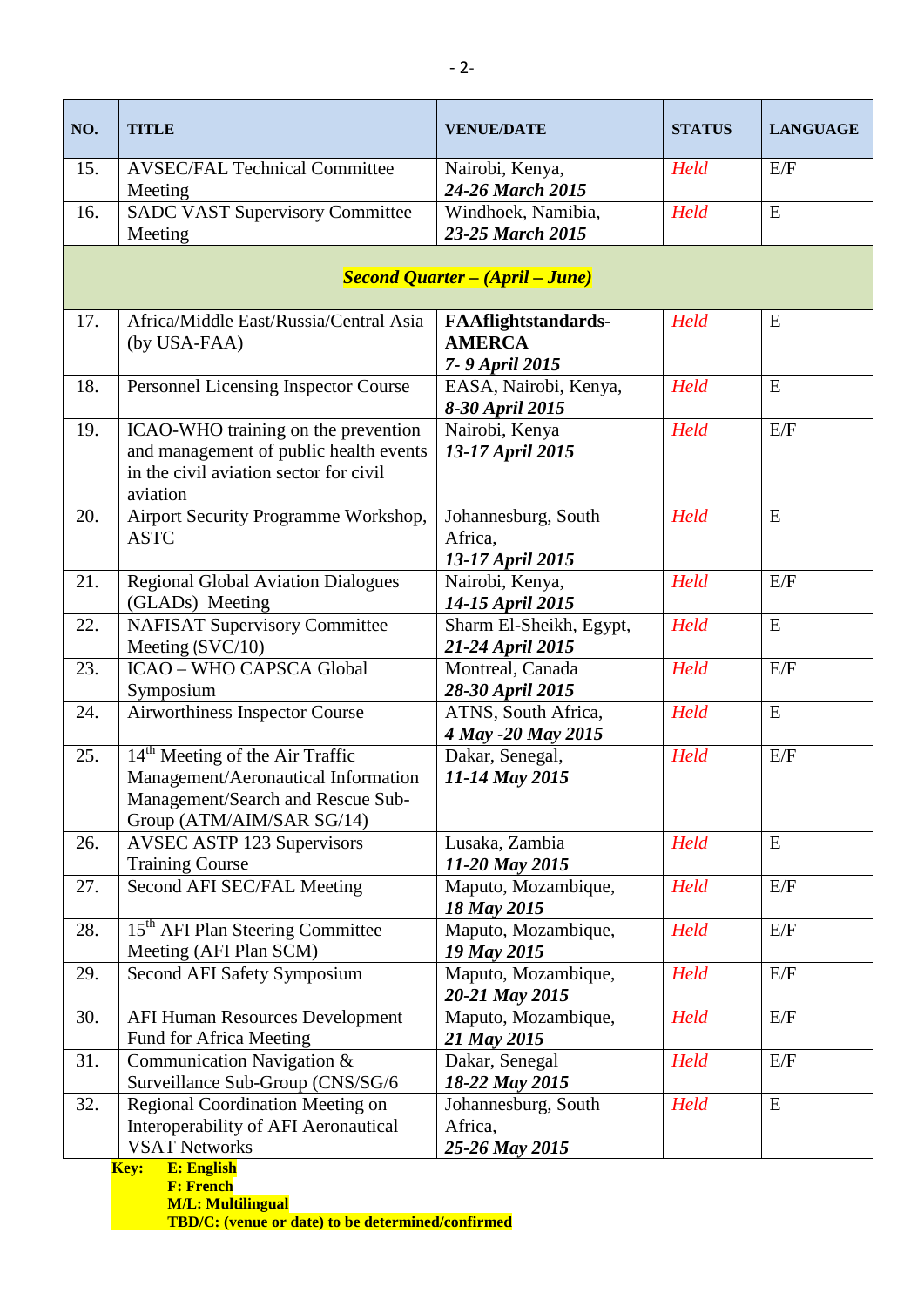| NO.                                       | <b>TITLE</b>                                                                           | <b>VENUE/DATE</b>                                 | <b>STATUS</b> | <b>LANGUAGE</b> |
|-------------------------------------------|----------------------------------------------------------------------------------------|---------------------------------------------------|---------------|-----------------|
| 33.                                       | <b>GSI Airworthiness Inspector Course</b>                                              | ERNAM, Dakar, Senegal<br>26 May -12 June 2015     | Held          | $\mathbf{F}$    |
| 34.                                       | Civil Military Coordination Workshop                                                   | Niamey, Niger,<br>26-28 May 2015                  | Held          | ${\bf E}$       |
| 35.                                       | Invitation to the 1 <sup>st</sup> Aviation Training<br><b>Stakeholders' Conference</b> | Nairobi, Kenya<br>25 May 2015                     | Held          | E               |
| 36.                                       | Meeting of Aviation Security Training<br>Centres (ASTC) Directors                      | Nairobi, Kenya,<br>26-28 May 2015                 | Held          | ${\bf E}$       |
| 37.                                       | <b>Operations Inspectors Course</b>                                                    | ATNS, South Africa,<br>18 May- 9 June 2015        | Held          | E               |
| 38.                                       | <b>AVSEC</b> and Facilitation Committee<br>(Stakeholders) Workshop                     | Swaziland<br>3-4 June 2015                        | Held          | ${\bf E}$       |
| 39.                                       | <b>Risk Management Course</b>                                                          | Swaziland<br>8-12 June 2015                       | Held          | E               |
| 40.                                       | <b>Africa Air Navigation Services</b><br>Providers (ANSPs) Coordination<br>Meeting     | Durban, South Africa,<br>12 June 2015             | Held          | E/F             |
| 41.                                       | <b>CANSO Africa Conference</b>                                                         | Johannesburg, South<br>Africa,<br>13-16 June 2015 | Held          | E               |
| 42.                                       | <b>AMBEX Workshop</b>                                                                  | Nairobi, Kenya,<br>15-17 June 2015                | Held          | E               |
| 43.                                       | GSI Airworthiness Inspectors Course                                                    | EASA, Nairobi, Kenya,<br>15 June - 2 July 2015    | Held          | ${\bf E}$       |
| 44.                                       | <b>AVSEC CASSOA Meeting</b>                                                            | Entebbe, Uganda<br>15-19 June 2015                | Held          | ${\bf E}$       |
| 45.                                       | 1 <sup>st</sup> Meeting of GASP Roadmap Group                                          | Montreal, Canada<br>18-19 June 2015               | Held          | E               |
| 46.                                       | Loss of Control-in Flight (LOC-I)<br>Symposium                                         | Nairobi, Kenya<br>22-24 June 2015                 | Held          | ${\bf E}$       |
| <b>Third Quarter – (July – September)</b> |                                                                                        |                                                   |               |                 |
| 47.                                       | <b>AVSEC CASSOA Meeting</b>                                                            | Entebbe, Uganda 29 June-3<br><b>July 2015</b>     | Held          | E               |
| 48.                                       | Air Navigation Services Inspector                                                      | EASA, Nairobi, Kenva.                             | <b>Held</b>   | E               |

|     |                                       | $0 \mu \nu \nu = 0 \mu \nu$ |             |   |
|-----|---------------------------------------|-----------------------------|-------------|---|
| 48. | Air Navigation Services Inspector     | EASA, Nairobi, Kenya,       | Held        | E |
|     | Course (Meteorology)                  | 6-10 July 2015              |             |   |
| 49. | <b>AFI Initiative SECFAL Managers</b> | Dakar, Senegal              | <b>Held</b> | E |
|     | Meeting                               | 7-8 July 2015               |             |   |
| 50. | Air Navigation Services Inspector     | EASA, Nairobi, Kenya,       | Held        | E |
|     | Course (CNS)                          | 13-17 July 2015             |             |   |
| 51. | Air Navigation Services Inspector     | EASA, Nairobi, Kenya,       | Held        | E |
|     | Course (ATM)                          | 20-24 July 2015             |             |   |
| 52. | Airworthiness Inspector Course        | ATNS, South Africa,         | Held        | E |
|     |                                       | 20 July - 5 August 2015     |             |   |
|     |                                       |                             |             |   |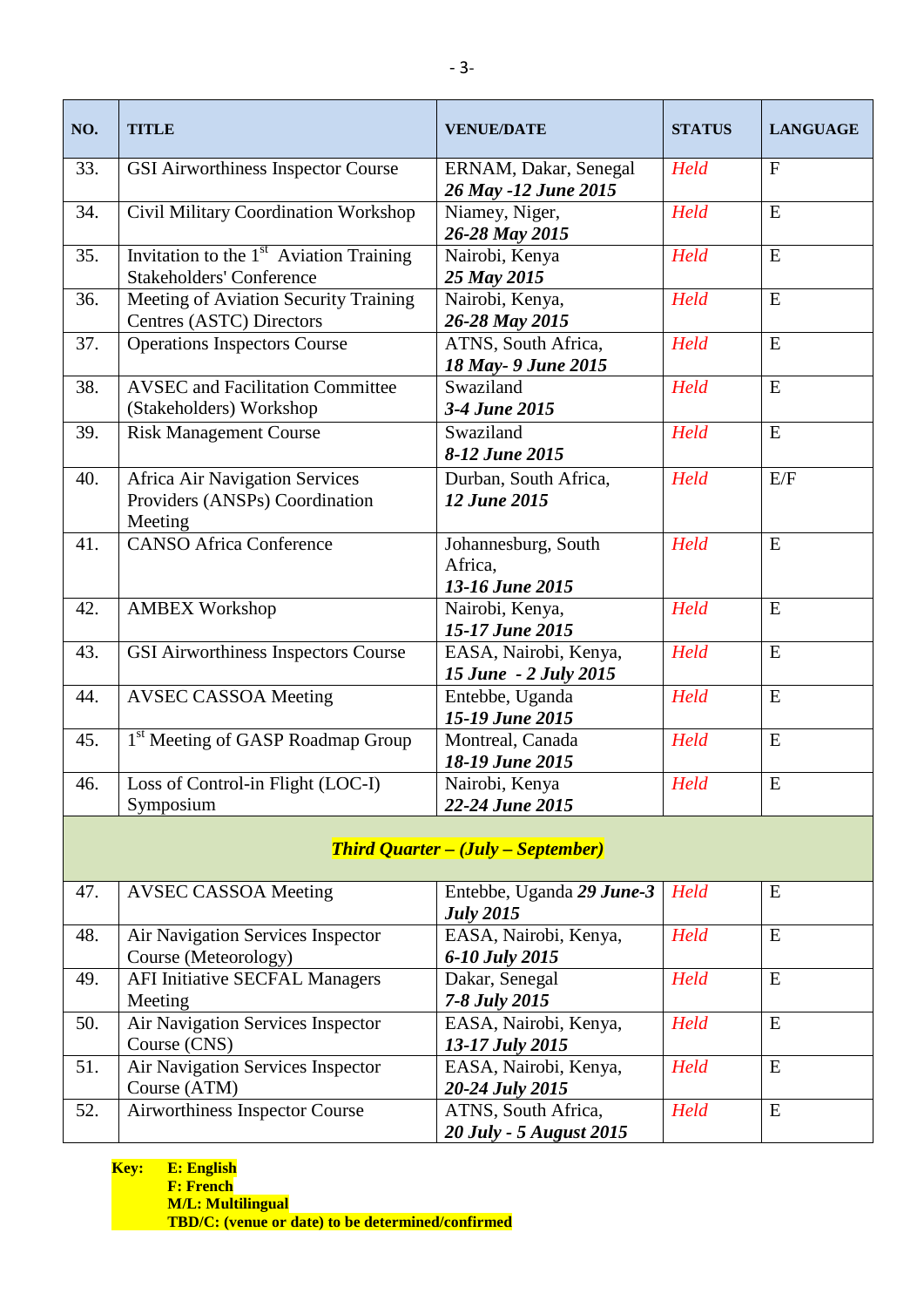| NO. | <b>TITLE</b>                                                                                                                                                                          | <b>VENUE/DATE</b>                                      | <b>STATUS</b> | <b>LANGUAGE</b> |  |  |
|-----|---------------------------------------------------------------------------------------------------------------------------------------------------------------------------------------|--------------------------------------------------------|---------------|-----------------|--|--|
| 53. | Aerodrome Operations Planning Sub-<br>Group (AOP/SG/11)                                                                                                                               | Dakar, Senegal,<br>3-7 August 2015                     | Held          | E/F             |  |  |
| 54. | FAA Developing and implementing an<br>Air Traffic Oversight Program                                                                                                                   | Dar es Salaam, Tanzania<br>17-20 August 2015           | Held          | ${\bf E}$       |  |  |
| 55. | Accident and Incident Investigation<br>Workshop                                                                                                                                       | Johannesburg, South Africa<br>17-21 August 2015        | Held          | ${\bf E}$       |  |  |
| 56. | Workshop on Flight Information<br>Region (FIR) and Regional<br>Contingency Plans Development and<br><b>Implementation Coordination Southern</b><br><b>AFI FIRs and States Therein</b> | Gaborone, Botswana<br>25-27 August 2015                | Held          | E/F             |  |  |
| 57. | Séminaire AIM/SWIM pour la Région<br>AFI                                                                                                                                              | Dakar, Sénégal,<br>7-9 September 2015                  | Held          | $\mathbf{F}$    |  |  |
| 58. | <b>Operations Inspector Course</b>                                                                                                                                                    | EASA, Nairobi, Kenya,<br>7-23 September 2015           | Held          | E               |  |  |
| 59. | Joint World Tourism Organization<br>(UNWTO)/ICAO High-level Forum on<br>Tourism and Air Transport for<br>Development                                                                  | Medellin, Colombia<br>14 September 2015                | Held          | E/F             |  |  |
|     | <b>Fourth Quarter – (October – December)</b>                                                                                                                                          |                                                        |               |                 |  |  |
| 60. | FAA Comprehensive Aerodrome Safety<br>Workshop                                                                                                                                        | Addis Ababa, Ethiopia<br>5-9 October 2015              | Held          | E               |  |  |
| 61. | <b>Efficient Route Trajectories</b><br>Implementation (ERTI), ASBU<br>Modules                                                                                                         | Nairobi, Kenya,<br>5-9 October 2015                    | Held          | ${\bf E}$       |  |  |
| 62. | National Civil Aviation Security<br><b>Quality Control Programme</b>                                                                                                                  | ASTC, South Africa,<br>5-9 October 2015                | Held          | E               |  |  |
| 63. | $\overline{6}$ <sup>th</sup> CAPSCA AFI Meeting                                                                                                                                       | Johannesburg, South Africa<br>12-16 October            | Held          | E               |  |  |
| 64. | Personnel Licensing Inspector Course,<br><b>ATNS</b>                                                                                                                                  | ATNS, South Africa,<br>12 October - 30 October<br>2015 | Held          | ${\bf E}$       |  |  |
| 65. | Risk Management Workshop                                                                                                                                                              | ASTC, Nairobi, Kenya,<br>12-16 October 2015            | Held          | ${\bf E}$       |  |  |
| 66. | <b>African Flight Procedures Programme</b><br>Steering Committee (AFPP SC/2)                                                                                                          | Cape Verde<br>20-21 October, 2015                      | Held          | E/F             |  |  |
| 67. | Directors General of Civil Aviation<br><b>Course on Aviation Safety</b>                                                                                                               | Praia, Cabo Verde<br>22-23 October 2015                | Held          | E               |  |  |
| 68. | Regional Seminar on Machine Readable<br>Travel Documents (MRTDs) and<br><b>Traveller Identification Programme</b><br>(TRIP)                                                           | Nairobi, Kenya<br>10 - 12 November 2015                | Held          | E/F             |  |  |